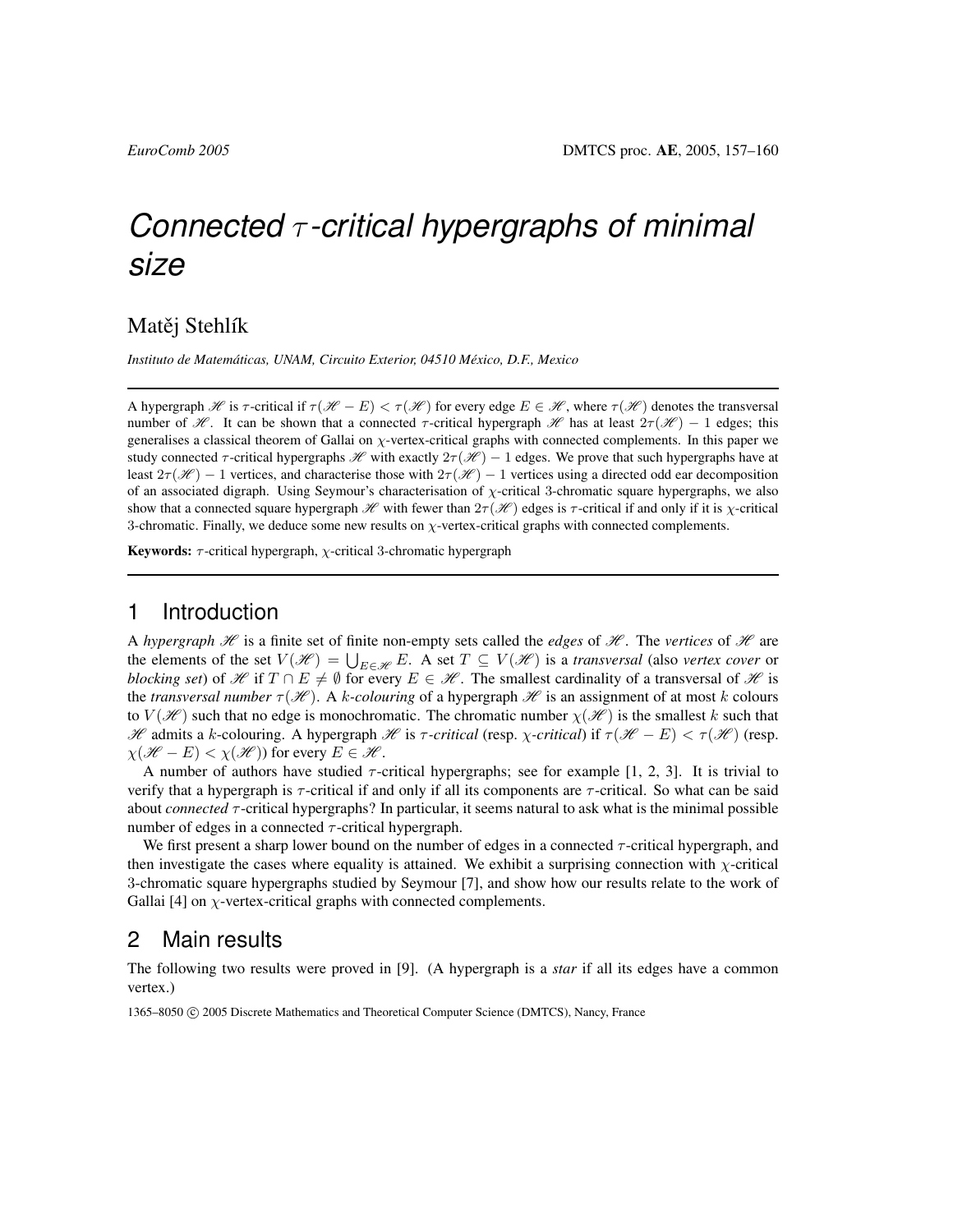**Theorem 1** If H is a connected  $\tau$ -critical hypergraph, then for every  $E \in \mathcal{H}$  the edges of  $\mathcal{H} - E$  can *be partitioned into*  $\tau(\mathcal{H}) - 1$  *stars of size at least two.* 

**Corollary 2** *If*  $\mathcal{H}$  *is a connected*  $\tau$ -critical hypergraph, then  $|\mathcal{H}| \geq 2\tau(\mathcal{H}) - 1$ .

The bound in Corollary 2 is sharp, as can be seen by considering odd cycles. Hypergraphs attaining equality in Corollary 2 are called *minimal* connected  $\tau$ -critical hypergraphs. We might hope that such hypergraphs would be of an analysable form. Indeed, since a partition into 2-stars of a hypergraph corresponds to a matching of its line graph, Theorem 1 implies the following useful result. (A graph G *factor-critical* if  $G - x$  has a perfect matching, for every  $x \in V(G)$ .)

#### **Corollary 3** If  $\mathcal{H}$  is a minimal connected  $\tau$ -critical hypergraph, then  $L(\mathcal{H})$  is factor-critical.

Lovász [5] proved that every factor-critical graph has an *odd ear decomposition*: it can be built up from a single vertex by successively attaching the end vertices of odd paths. So by Corollary 3 the line graph of a minimal connected  $\tau$ -critical hypergraph has an odd ear decomposition. This fact can be used to prove the following two results.

**Theorem 4** If  $\mathcal{H}$  is a minimal connected  $\tau$ -critical hypergraph, then  $\mathcal{H}$  has a system of distinct repre*sentatives.*

#### **Corollary 5** *If*  $\mathcal{H}$  *is a minimal connected*  $\tau$ -critical hypergraph, then  $|V(\mathcal{H})| \ge |\mathcal{H}|$ *.*

Again, considering odd cycles shows that the bound in Corollary 5 is sharp. A hypergraph with an equal number of edges and vertices is said to be *square*. As might be expected, the minimal connected *τ*-critical hypergraphs which are square have particularly nice properties. Indeed, they can be characterised in terms of an odd ear decomposition of an associated digraph.

With any digraph D we can associate the hypergraph  $\mathscr{H}_D = \{ \{x\} \cup N^+(x) \mid x \in V(D) \}$  where  $N^+(x)$  denotes the set of outneighbours of x in D. Note that  $\mathcal{H}_D$  is square and has a system of distinct representatives. Conversely, if  $\mathcal H$  is a square hypergraph with a system of distinct representatives  $f$ :  $\mathscr{H} \to V(\mathscr{H})$ , then  $\mathscr{H} = \mathscr{H}_D$ , where D is the digraph with vertex set  $V(\mathscr{H})$  and arc set  $\{(x, y) | x \in$  $V(\mathscr{H}), y \in f^{-1}(x) \setminus \{x\}$ .

A *directed odd ear* with respect to a digraph D consists of a directed odd path such that the two end vertices are in  $V(D)$  but no internal vertices belong to  $V(D)$ . A *directed odd ear decomposition* of a digraph D is a sequence  $D_0, \ldots, D_p$  of digraphs such that  $D_0$  is a single vertex,  $D_p = D$ , and for  $i = 1, \dots, p$ ,  $D_i$  is obtained from  $D_{i-1}$  by adding a directed odd ear joining two not necessarily distinct vertices of  $D_{i-1}$ .

Seymour [7] proved that a square hypergraph  $\mathcal{H}$  is  $\chi$ -critical 3-chromatic if and only if  $\mathcal{H} = \mathcal{H}_D$ , where  $D$  is a strongly connected digraph with no directed even circuits. The following result can be proved using Seymour's theorem, Corollary 3 and Theorem 4. The *absorption number* β(D) of a digraph D is the minimal size of a set  $S \subseteq V(D)$  such that every  $x \in V(D) \setminus S$  has an outneighbour in S.

**Theorem 6** *For any square hypergraph*  $H$ , the following conditions are equivalent:

- *1.* H *is minimal connected* τ *-critical;*
- 2. *H* is *χ*-critical 3-chromatic and  $|\mathcal{H}| < 2\tau(\mathcal{H})$ ;
- *3.*  $\mathcal{H} = \mathcal{H}_D$ , where D has a directed odd ear decomposition, contains no directed even circuits and  $|V(D)| < 2\beta(D)$ .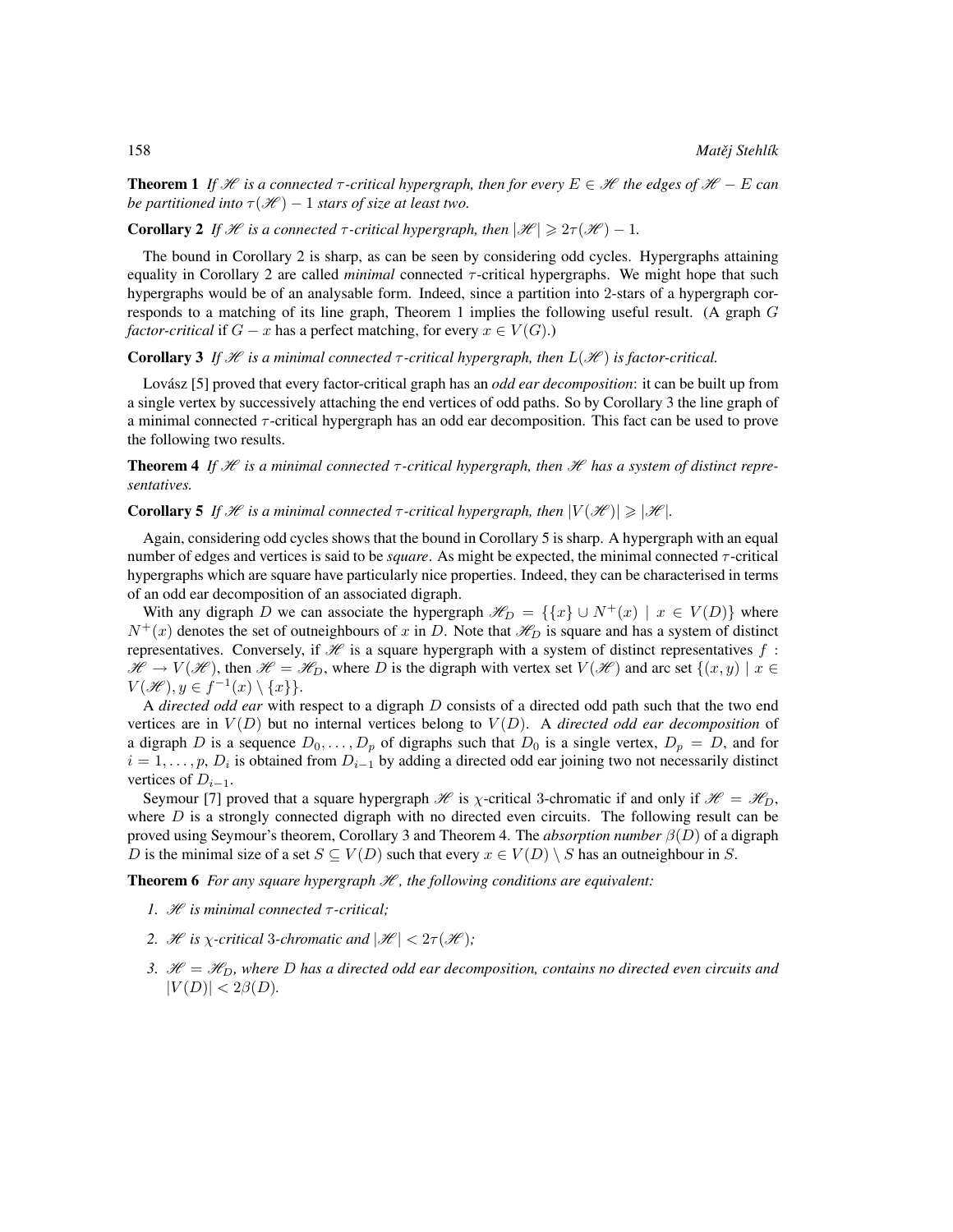*Connected* τ *-critical hypergraphs of minimal size* 159



Fig. 1:  $\mathcal{H} = \mathcal{H}_D$ , where D has a directed odd ear decomposition and contains no directed even circuits; the associated square hypergraph  $\mathcal{H}_D$  is minimal connected  $\tau$ -critical by Theorem 6.

Let  $\mathcal{H}^*$  denote the vertex-edge dual of  $\mathcal{H}$ . The following result can be proved using Corollary 5 and Theorem 6.

**Corollary 7** If  $\mathcal{H}$  is a minimal connected  $\tau$ -critical hypergraph, then so is  $\mathcal{H}^*$  if and only if  $\mathcal{H}$  is *square.*

# 3 Application to  $\chi$ -vertex-critical graphs

A hypergraph has the *Helly property* if all its intersecting partial hypergraphs are stars. There is a useful link between the chromatic number of graphs and the transversal number of Helly hypergraphs. Namely, given a graph  $G$ , let  $\mathscr{A}(G)$  be the hypergraph formed with the maximal independent sets of G, and denote its dual by  $\mathscr{A}^*(G)$ . It is not difficult to check that  $\mathscr{A}^*(G)$  has the Helly property and  $\chi(G) = \tau(\mathscr{A}^*(G))$ . A graph G is *χ*-vertex-critical if  $\chi(G - x) < \chi(G)$ , for every vertex  $x \in V(G)$ ; note that a graph G is  $\chi$ vertex-critical if and only if  $\mathscr{A}^*(G)$  is  $\tau$ -critical. Hence the restriction to Helly hypergraphs of Corollary 2 is equivalent to the following classical result of Gallai [4], also proved in [6, 8].

**Theorem 8 (Gallai 1963)** *A*  $\chi$ -vertex-critical graph G with a connected complement has at least  $2\chi(G)$ − 1 *vertices.*

The restriction to Helly hypergraphs of Corollary 5 is equivalent to the following result.

**Theorem 9** *A*  $\chi$ -vertex-critical graph G with a connected complement and  $2\chi(G) - 1$  vertices has at *least*  $2\chi(G) - 1$  *maximal independent sets.* 

Finally, Theorem 6 implies the following.

**Theorem 10** If G is a graph with a connected complement,  $2\chi(G) - 1$  vertices and  $2\chi(G) - 1$  maximal independent sets, then G is  $\chi$ -vertex-critical if and only if  $\mathscr{A}^*(G)$  is a  $\chi$ -critical 3-chromatic Helly *hypergraph.*

# **References**

[1] C. Berge. *Hypergraphs: Combinatorics of Finite Sets*. Elsevier, Amsterdam, 1989.